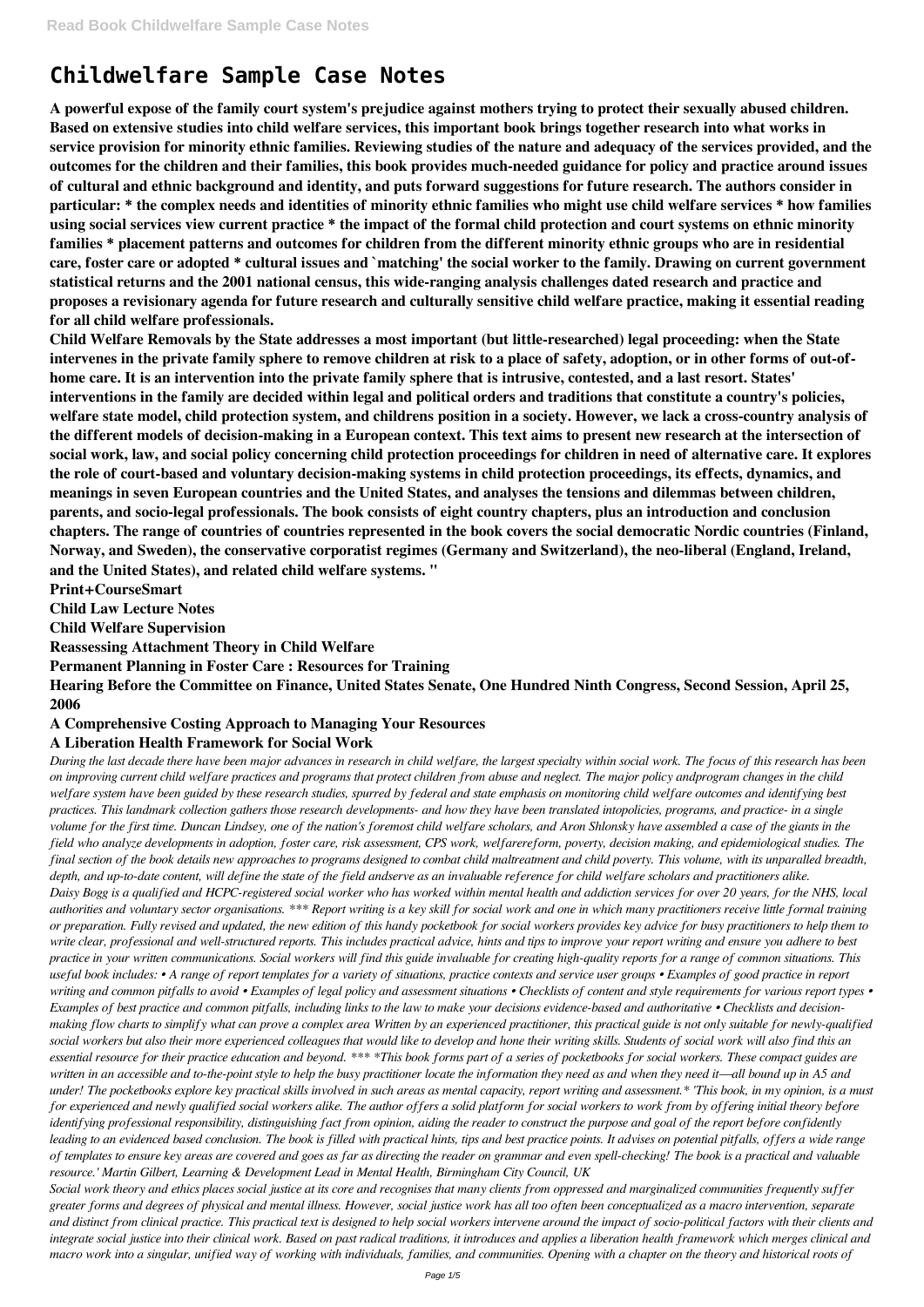*liberation social work practice, each subsequent chapter goes on to look at a particular population group or individual case study, including: LGBT communities Mental health illness Violence Addiction Working with ethnic minorities Health Written by a team of experienced lecturers and practitioners, Social Justice in Clinical Practice provides a clear, focussed, practice-oriented model of clinical social work for both social work practitioners and students.*

*In Part One of the Munro Review (published 3rd February 2011, ISBN 9780108510137), Professor Munro set out the approach and features of the child protection system that needed exploring in detail. This second part and final report sets out recommendations to reform the child protection system, specifically from being over-bureaucratised and concerned with compliance to one that keeps a focus on children. Some of the recommendations include: that the Government should remove the specific statutory requirement on local authorities for completing assessments within often artificial set timescales; that local services which work with children and families should be freed from unhelpful government targets; that there should be an introduction of a duty on all local services to coordinate an early offer of help to families who do not meet the criteria for social care services, to address problems before they escalate to child protection issues; that Ofsted inspections of children's services should add more weight to feedback from children and families; that experienced social workers should be kept on the frontline even when they become managers so that their experience and skills are not lost and that each local authority should designate a Principal Child and Family Social Worker to report the views and experiences of the front line to all levels of management. Professor Munro also states that individual recommendations should not be taken forward in isolation but that change needs to happen across the system. Child Welfare Research*

*A Practical Guide for Supervisors, Managers, and Administrators The Research Reviewed Challenges Facing the Child Welfare System The Columbia Guide to Social Work Writing*

*The Handbook on Child Welfare Practice Child Welfare Training*

**Exploring the current and historical tensions between liberal capitalism and indigenous models of family life, Ian Kelvin Hyslop argues for a new model of child protection in Aotearoa New Zealand and other parts of the Anglophone world. He puts forward the case that child safety can only be sustainably advanced by policy initiatives which promote social and economic equality and from practice which takes meaningful account of the complex relationship between economic circumstances and the lived realities of service users.**

**First published in 1994. Routledge is an imprint of Taylor & Francis, an informa company. This volume examines existing research documenting racial disproportionality and disparities in child welfare systems, the underlying factors that contribute to these phenomena and the harms that result at both the individual and community levels. It reviews multiple forms of interventions designed to prevent and reduce disproportionality, particularly in states and jurisdictions that have seen meaningful change. With contributions from authorities and leaders in the field, this volume serves as the authoritative volume on the complex issue of child maltreatment and child welfare. It offers a central source of information for students and practitioners who are seeking understanding on how structural and institutional racism can be addressed in public systems.**

**Perry Pezzot-Pearce and John Pearce guide practitioners through the steps of assessment, from negotiating the initial referral, through data collection and report writing to court testimony.**

**Handbook of Communication in Organisations and Professions**

**Developmental Psychology for the Helping Professions**

**Strategies for getting published**

**Foster Care, Child Welfare, and Adoption Reforms**

**Costs and Consequences of Placing Children in Care**

# **Travels in the Trench Between Child Welfare Theory and Practice**

# **Empowerment Series: Direct Social Work Practice**

This up-to-date and comprehensive resource by leaders in child welfare is the first book to reflect the impact of the Adoption and Safe Families Act (ASFA) of 1997. The text serves as a single-source reference for a wide array of professionals who work in children, youth, and family services in the United States-policymakers, social workers, psychologists, educators, attorneys, guardians ad litem, and family court judges& mdash;and as a text for students of child welfare practice and policy. Features include: \* Organized around ASFA's guiding principles of well-being, safety, and permanency \* Focus on evidence-based "best practices" \* Case examples integrated throughout \* First book to include data from the first round of National Child and Family Service Reviews Topics discussed include the latest on prevention of child abuse and neglect and child protective services; risk and resilience in child development; engaging families; connecting families with public and community resources; health and mental health care needs of children and adolescents; domestic violence; substance abuse in the family; family preservation services; family support services and the integration of family-centered practices in child welfare; gay and lesbian adolescents and their families; children with disabilities; and runaway and homeless youth. The contributors also explore issues pertaining to foster care and adoption, including a focus on permanency planning for children and youth and the need to provide services that are individualized and culturally and spiritually responsive to clients. A review of salient systemic issues in the field of children, youth, and family services completes this collection. Supervisors have a pivotal position in the child welfare workforce: they recruit and retainthe best employees, move agencies to best practice frameworks, and create a sustaining positive organizational climate. Child welfare supervisors must lead a stressed workforce operating in a bureaucratic environment, and always with the knowledge that children's lives are at stake. They need and deserve a book oriented to the reality of their work. Child Welfare Supervision connects theory and practice to provide an overview of the most relevant and sound approaches to supervision. In thirteen illuminating chapters, Child Welfare Supervision translates generic principles of supervision and management and organizational theory to the specifics and reality of the child welfare practice environment. The result is a comprehensive, integrated resource for child welfare supervisors that gives them the tools and information to succeed in the fast-paced and intense world of child welfare. - Covers a wide range of must-have skills for supervisors including leadership, developing worker performance, managing the Child Welfare unit, working beyond the agency, managing performance, providing clinical supervision, and respecting diversity - Features case studies and scenarios that illustrate key points and competencies - Brings together the latest research and literature review with a pragmatic approach to child welfare supervision and case studies illustrate key concepts. -Each chapter concludes with reflection questions that can be assigned for a class or used in an agency to generate thoughtful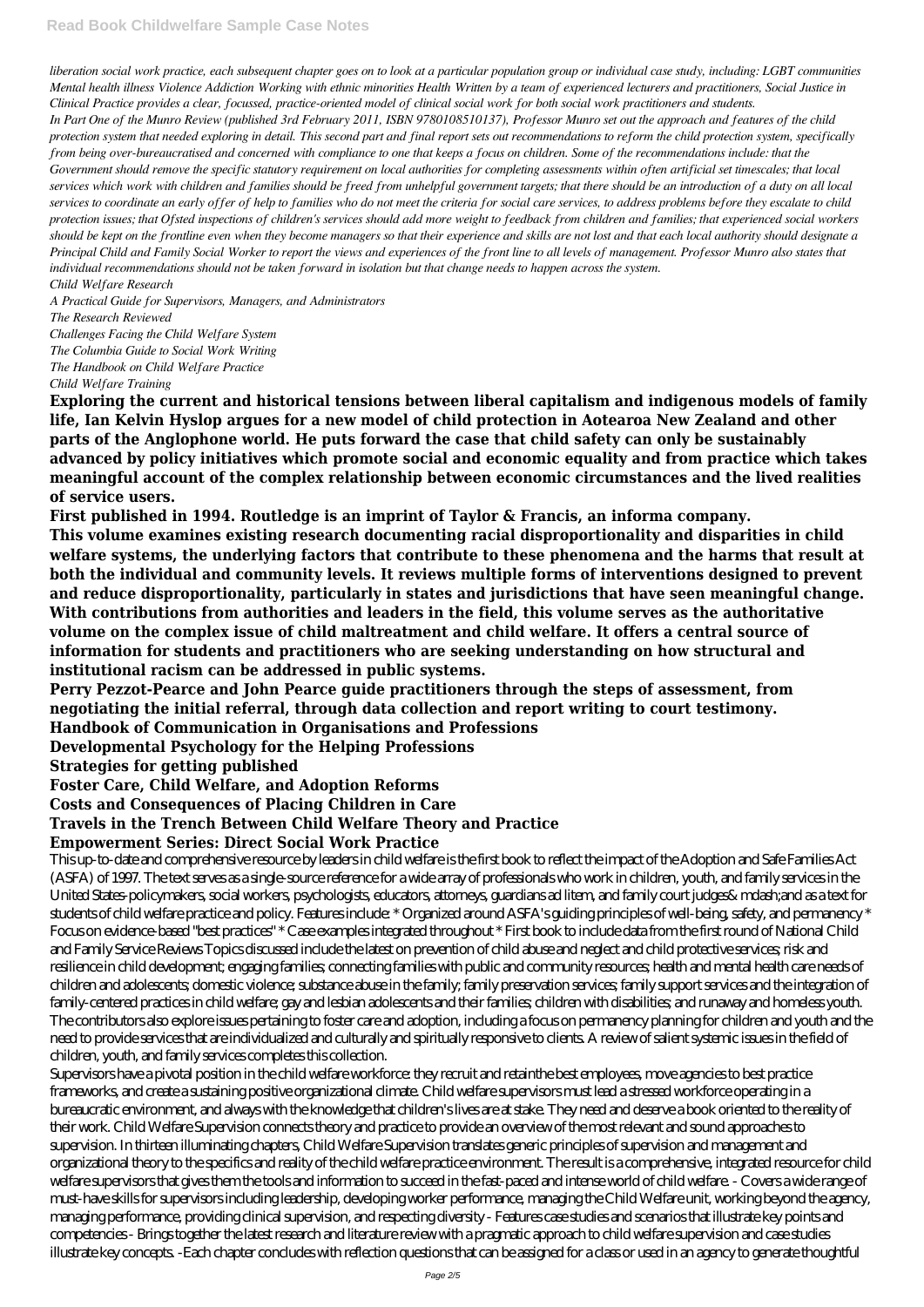#### discussion.

From the Preface: This manual, Child Protective Services: A Guide for Caseworkers, examines the roles and responsibilities of child protective services (CPS) workers, who are at the forefront of every community's child protection efforts. The manual describes the basic stages of the CPS process and the steps necessary to accomplish each stage: intake, initial assessment or investigation, family assessment, case planning, service provision, evaluation of family progress, and case closure. Best practices and critical issues in casework practice are underscored throughout. The primary audience for this manual includes CPS caseworkers, supervisors, and administrators. State and local CPS agency trainers may use the manual for preservice or inservice training of CPS caseworkers, while schools of social work may add it to class reading lists to orient students to the field of child protection. In addition, other professionals and concerned community members may consult the manual for a greater understanding of the child protection process. This manual builds on the information presented in A Coordinated Response to Child Abuse and Neglect: The Foundation for Practice. Readers are encouraged to begin with that manual as it addresses important information on which CPS practice is based-including definitions of child maltreatment, risk factors, consequences, and the Federal and State basis for intervention. Some manuals in the series also may be of interest in understanding the roles of other professional groups in responding to child abuse and neglect, including: Substance abuse treatment providers; Domestic violence victim advocates; Educators; Law enforcement personnel. Other manuals address special issues, such as building partnerships and working with the courts on CPS cases.

Considered the profession's ideal learning resource--based on the authors' extensive experience in the field and the text's balanced focus on theory and application--DIRECT SOCIAL WORK PRACTICE: THEORY AND SKILLS, Eleventh Edition, prepares social work students for effective ethical and anti-oppressive practice. Authoritative, well-organized and written with an appropriate level of rigor, this thorough introduction to practice grounds students in theory while connecting them to real-world applications with clients through vivid examples and vignettes. Many case examples are drawn from active social work practitioners, as well as the authors' own practice situations. As part of the Brooks/Cole Empowerment Series, the Eleventh Edition is completely up to date, discussing topics such as COVID-19, tele-social work, Black Lives Matter and other issues related to racial inequity. In addition, the authors have carefully revised the text to incorporate gender-neutral language and explore key structural implications affecting clients and practice. The text thoroughly integrates the core competencies and recommended practice behaviors outlined in the 2015 Educational Policy and Accreditation Standards (EPAS) set by the Council on Social Work Education (CSWE). Important Notice: Media content referenced within the product description or the product text may not be available in the ebook version. Child Welfare Services

A Catalog of Professional Development Opportunities for Child Welfare Practitioners Why Mothers are Running from the Family Courts--and what Can be Done about it Challenges Research in Education

#### Racial Disproportionality and Disparities in the Child Welfare System

This volume presents mayor contributions of Applied Linguistics to the understanding of communications in the professions. The first two parts of this book deal with the theoretical and methodological orientations of professional communication studies, the history and development of professional communication studies, highlighting the discursive turn of Applied Linguistic research that goes far beyond the established paradigm of Language for Specific Purposes. The third part - the core of this book - presents research into professional practices from various domains (e.g. law, healthcare, business and management, organizations), sites of engagement (as e.g. lawyer-client-conference, doctor-patient interaction) and with respect to different themes that are generalizable across domains and sites (as e.g. communicative aspects of action and practice, of assessment and appraisal). In the final part, professionals from various domains evaluate the contribution to their work so far made by Applied Linguistics.

Travels in the Trench Between Child Welfare Theory and Practice examines how the child welfare field's rush to establish credibility and permanence through program growth during the post World War II era gave rise to a massive but fragile conglomerate unprepared to prove its merits when challenged by an increasingly dubious public. Author George Thomas proposes a broad-based shift from program growth to knowledge-based growth in policy, management, education, research, and information technology initiatives to revitalize performance and restore public confidence in the system. Thomas's book proposes to shift the leadership emphasis away from the "big business" flavor of child welfare and re-define it into a mediator role of trusting worker and client competencies. Travels in the Trench Between Child Welfare Theory and Practice shows how the two sides merge and concentrate on five key issues: Policy--Contrasts the impact of the two orientations on shaping the field's sense of mission, defining its role, establishing its priorities for growth relative to size, specialization, and knowledge base, and stimulating or reducing client adversarialism and public perceptions of chronic mission failure. Management--Examines how the priorities of the two orientations differ relative to preserving hierarchical authority, rewarding work that exceeds mandates, promoting innovation and experimentation, and relying on process as distinct from client outcome accountability. Education--Examines how the priorities of the two orientations differ relative to relying on manpower and brain power, on "one right way" of doing things versus doing what is legal and ethical. Research--Examines how the priorities of the two orientations differ relative to confirming the "rightness" of the field's existing knowledge base and testing it to expand its scientifically validated portion through discovery. Information Technology--Explores how the priorities of the two orientations differ relative to disclosing and preserving privileged communications, developing common and specialized language, and breaking down or protecting authority and status differentials. This historical and cross-sectional analysis forms a framework proposing that the field's future value in meeting the nation's child welfare needs must have a willingness to shift its commitments from problem to competency-oriented theory and practice, to accept a de-emphasis on growth and a reduction in specialization, and to redirect investments in education, research, and information technology. According to Thomas, this enables readers to revitalize practice wisdom, grow the scientifically validated portion of the field's knowledge base, and begin to restore public confidence in the system. The book's contents are presented in interview style to enliven the material and make it more accessible to a wide audience. The reader determines the sense and direction of the analysis and the appropriateness of the questions from which it flows. Travels in the Trenches is intended to promote critical analysis of the link between long range vision and its impact on daily practice.

The Handbook on Child Welfare PracticeSpringer Nature

Today's child welfare services operate under a limited supply of resources. This book explains how finite resources can be used most effectively, providing social work managers and policymakers with a comprehensive costing model to assess the links between needs, costs and outcomes across the full range of child welfare services.

Joint Hearings Before the Subcommittee on Public Assistance and Unemployment Compensation of the Committee on Ways and Means and Select Committee on Children, Youth, and Families, House of Representatives, One Hundredth Congress, Second Session, April 13 and 28; May 12, 1988 Australian Family Law Act 1975 with Regulations and Rules, 30th ed Child Welfare

A critical appraisal

Child Protection and Welfare Practice Handbook

EBOOK:The Pocketbook Guide to Report Writing

A Handbook of Practices, Policies, and Programs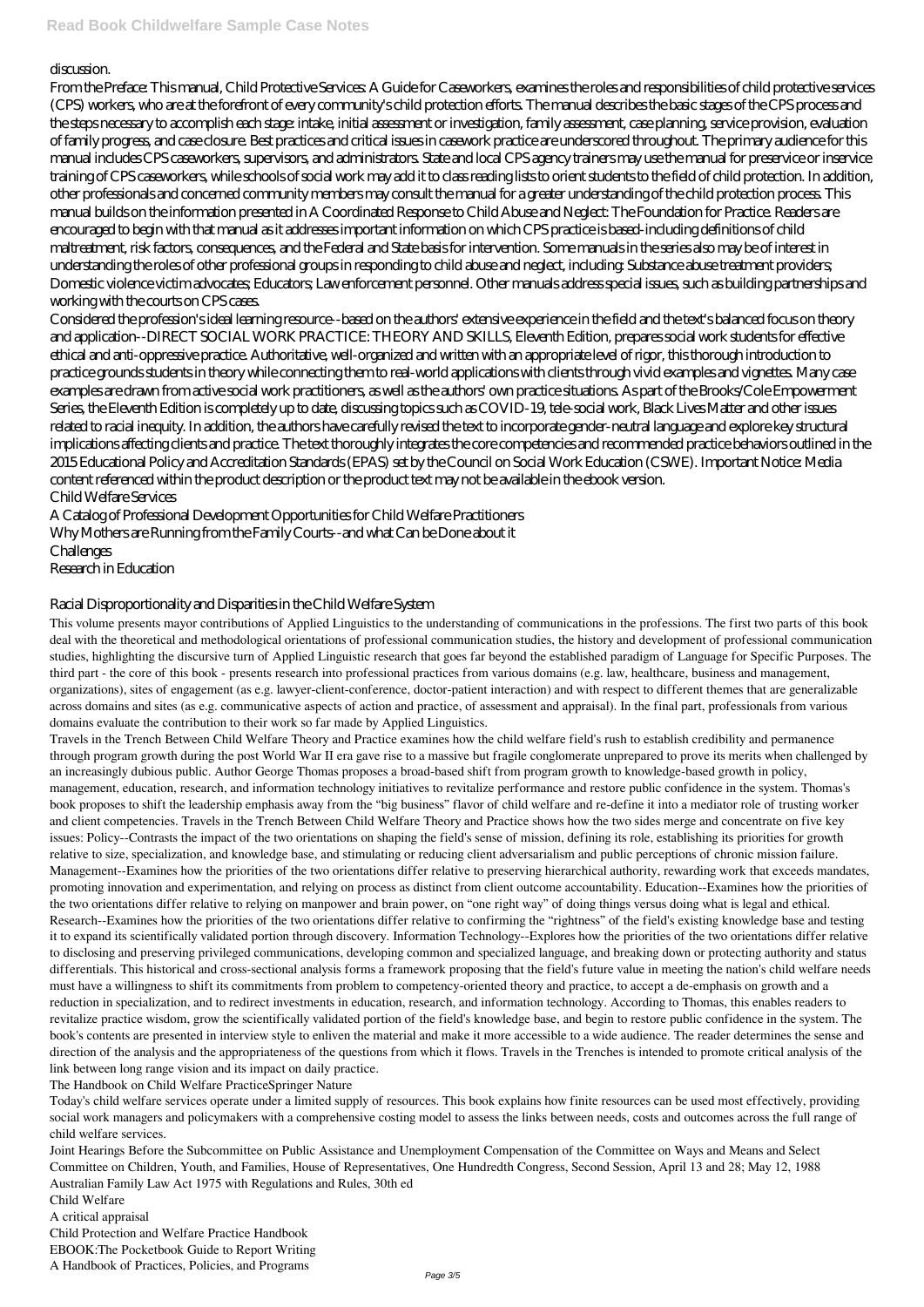This unique, multidisciplinary resource incorporates cutting-edge research and best practices in child welfare into a text that aims to teach and refine advanced child welfare skills for aspiring child welfare professionals. Featuring real-life examples and stories from the field, the handbook discusses existing methods and challenges in the field of child welfare practice. Chapters also include materials for instructors to use in classrooms or training settings. Among the topics covered: Overview of child welfare policies and how the child welfare system works Assessment tools and strategies used to identify various types of child abuse and neglect Individual, family, and community-level approaches to preventing child maltreatment and preserving families Promoting stability after foster care placement Effective collaboration while working with special populations Clinical supervision in child welfare practice Strategies for healthy professional development of child welfare practitioners The Handbook on Child Welfare Practice is a valuable resource as both a textbook in child welfare practice courses and a practical reference for child welfare professionals. This book will help develop a more knowledgeable and skilled child welfare workforce prepared to address the significant public health concern of child maltreatment.

It's not easy getting published, but everyone has to do it. Writing for Peer Reviewed Journals presents an insider's perspective on the secret business of academic publishing, making explicit many of the dilemmas and struggles faced by all writers, but rarely discussed. Its unique approach is theorised and practical. It offers a set of moves for writing a journal article that is structured and doable but also attends to the identity issues that manifest on the page and in the politics of academic life. The book comprehensively assists anyone concerned about getting published; whether they are early in their career or moving from a practice base into higher education, or more experienced but still feeling in need of further information. Avoiding a 'tips and tricks' approach, which tends to oversimplify what is at stake in getting published, the authors emphasise the production, nurture and sustainability of scholarship through writing – a focus on both the scholar and the text or what they call text work/identity work. The chapters are ordered to develop a systematic approach to the process, including such topics as: The writer The reader What's the contribution? Beginning work Refining the argument Engaging with reviewers and editors Writing for Peer Reviewed Journals uses a wide range of multidisciplinary examples from the writing workshops the authors have run in universities around the world: including the UK, Canada, Australia, New Zealand, Ireland, South Africa, Norway, Sweden, Denmark and the United States. This international approach coupled with theoretically grounded strategies to guide the authoring process ensure that people at all stages of their career are addressed. This lively book uses a combination of personal stories, student texts, published journal abstracts and excerpts from interviews with journal editors and publishers. Written in an accessible style, one which does not use the patronising 'you' of advice books, it offers a collegial approach to a task which is difficult for most scholars, regardless of their years of experience.

Social work practitioners write for a variety of publications, and they are expected to show fluency in a number of related fields. Whether the target is a course instructor, scholarly journal, fellowship organization, or general news outlet, social workers must be clear, persuasive, and comprehensive in their writing, especially on provocative subjects. This firstof-its-kind guide features top scholars and educators providing a much-needed introduction to social work writing and scholarship. Foregrounding the process of social work writing, the coeditors particularly emphasize how to think about and approach one's subject in a productive manner. The guide begins with an overview of social work writing from the 1880s to the present, and then follows with ideal strategies for academic paper writing, social work journal writing, and social work research writing. A section on applied professional writing addresses student composition in field education, writing for and about clinical practice, the effective communication of policy information to diverse audiences, program and proposal development, advocacy, and administrative writing. The concluding section focuses on specific fields of practice, including writing on child and family welfare, contemporary social issues, aging, and intervention in global contexts. Grounding their essays in systematic observations, induction and deduction, and a wealth of real-world examples, the contributors describe the conceptualization, development, and presentation of social work writing in ways that better secure its power and relevance. This book offers a bio-psycho-social approach to evidence-based practice in health and social care. The book presents current evidence on the influence of genetic, epigenetic and environmental factors on behaviour, a survey of developmental factors from childhood to old age, and implications for practice at each stage. Child Welfare Services for Minority Ethnic Families

Professional Writing for Social Work Practice

New Perspectives From the National Survey of Child and Adolescent Well-Being

Social Justice in Clinical Practice

Social and Economic Effects of the Methamphetamine Epidemic on America's Child Welfare System

Child Welfare for the Twenty-first Century

Evidence-Based Practice in Health and Social Care

*The chapters in this rich synthesis of National Survey of Child and Adolescent Well-Being data represent* Page 4/5